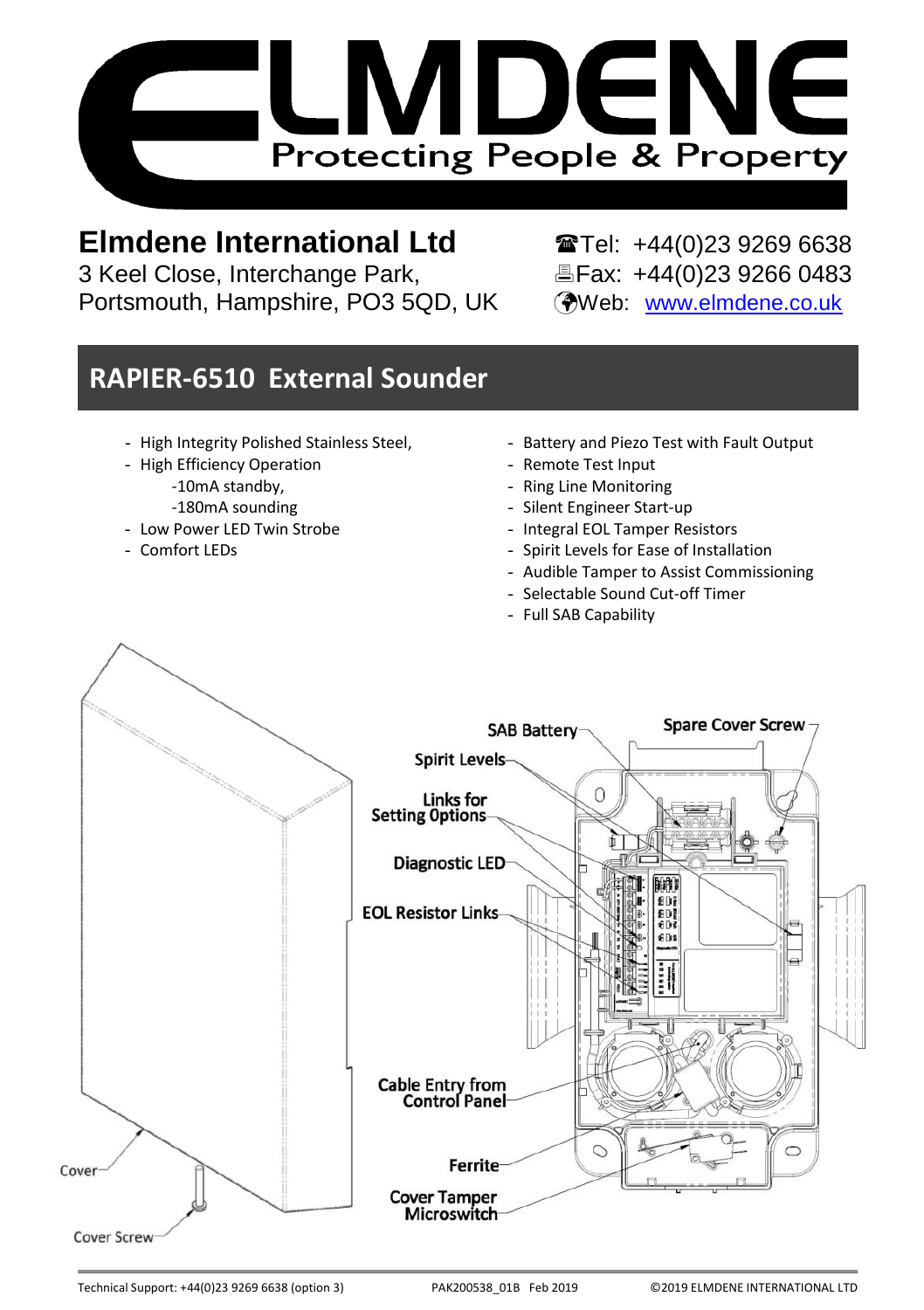

#### **FEATURES**

The RAPIER-6510 sounder is a high specification warning device designed for use in installations requiring the highest levels of security protection. With its high quality stainless steel cover the RAPIER-6510 is ideal where product integrity is fundamental. The contemporary appearance of the highly polished cover delivers an aesthetically pleasing look in every installation. The RAPIER-6510 fully meets the requirements of EN50131-4 as a self-powered warning device for external applications at Security Grade 3.

#### **OPERATION**

The RAPIER-6510 sounder is used for notification of an alarm condition as generated within an intruder, hold-up or other alarm system. In response to commands from the alarm system control panel, the sounder will emit a high intensity sound and/or operate a visual flash.

The RAPIER-6510 will detect any attempt to gain unauthorised access to the sounder by removal of the cover, or any attempt to remove it away from its mounting surface. This will generate a tamper signal which is normally fed back to the alarm control panel. Integrity of the Trigger Command (Ring Line) connection is constantly monitored and will cause the unit to self activate if loss of connection is detected, with R- HOLD link NOT fitted the unit will also report a tamper to the control panel.

The RAPIER-6510 is classified a self powered sounder and has an on-board battery which is recharged via the external power source. This battery is used to operate the sounder if the external power is removed. The sounder can be configured to self actuate (SAB Mode ON) in the event that a tamper condition is detected or the external power to the sounder is removed.

Every 24 hours the RAPIER-6510 performs a self test to check the integrity of its on-board battery, its battery charging circuit and its piezo transducers. If an error condition is detected, a fault signal is generated. This is normally connected back to the control panel. This self-test can be triggered at any time by a Remote Test command sent from the control panel. An on-board diagnostic LED guides the maintenance engineer to the source(s) of the fault.

To assist with commissioning, the RAPIER-6510 has an Engineer Mode to provide silent start-up and Tamper Tones that indicate the correct closure of the tamper detection switches.

Two Comfort LEDs are used to provide a heart-beat type visual indication when the Rapier is not sounding. These may be disabled.

#### **FUNCTIONAL INFORMATION**

#### **Tamper Circuit for Single or Multiple Cascade Installations**

The RAPIER-6510 sounder has provision for inclusion of an end of line resistor in the tamper circuit for both single (Figure 1) and multiple cascade installations (Figure 2). In cascade installations with two or more sounders, the TS (Tamper Source) will normally be connected to the TR (Tamper Return) of the next sounder except for the last unit which will have TS linked to H-. Only ONE end-of-line resistor should be selected in the last sounder, all other units should have 0Ω selected.

#### **Engineer Mode**

This selects silent start-up and silent maintenance. The ENG input may be brought back to the control panel and connected to a programmable output. Switching this control panel output high when maintenance is required will prevent the sounder from self activating when the cover is removed or Ractivated. The Tamper output is open when ENG is high, this prevents inadvertent system setting with the sounder left in Engineer Mode (when SAB Mode = on).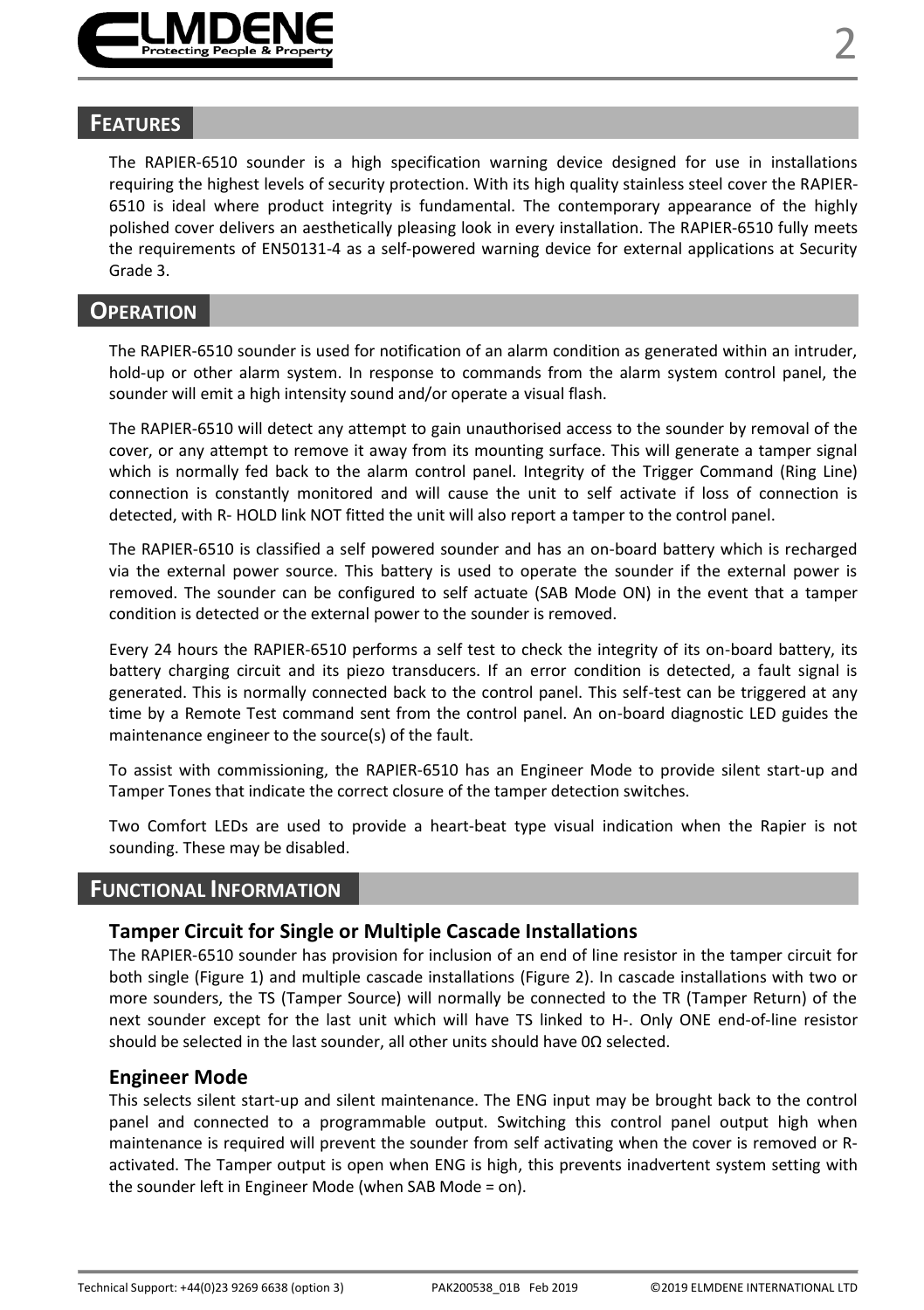

#### **Self Test and Fault Output**

The RAPIER-6510 performs a self test every 24 hours. This function tests the condition of the battery and piezo sounders. If a fault is found the Fault output will open. The fault source can be identified using the Diagnostic LED - see "Diagnostics". This is ONLY enabled when the cover is opened (top tamper active) for longer than 5s and the RTST input is low or not connected.

The Fault output will be cleared (output closed) when:

- the fault has been cleared, e.g. battery (re)connection
- the fault has been cleared and the sounder performs its next 24hour self test
- the fault has been cleared and a self test is triggered using the Remote Test (RTST) input
- the fault has been cleared and the sounder has been disconnected from H+ AND the SAB battery has been disconnected (hardware reset)

#### **Remote Test**

With the cover closed and ENG low, taking the Remote Test (RTST) input high will force a self test. The Fault output is immediately opened to acknowledge receipt of the Remote Test instruction. The condition of the piezos and battery is immediately tested. Any fault found will be indicated by the Fault output remaining open after 10s. The Fault output will remain open until the fault has been cleared and another Self Test or Remote Test has been performed. If the self test has passed, the Fault output will close after 10s of starting the Remote Test.

### **OPTIONS SELECTION**

Table 1 summarises the link options for various Modes of operation.

| Sound Cut-Off Timer                  | 5 sec  | 5 min | $10 \text{ min}$ | $15$ min*                      |
|--------------------------------------|--------|-------|------------------|--------------------------------|
| R Hold**<br>(Sound Trigger Hold-Off) | $+ve$  | None* |                  |                                |
| ST Hold<br>(Strobe Trigger Hold-Off) | $+ve$  | None* | KEY              |                                |
| Comfort LEDs                         | Flash* | Off   |                  | Link FITTED<br>Link NOT Fitted |
| SAB                                  | $On*$  | Off   |                  |                                |

#### **Table 1: Option Selection Links**

\* Factory default setting.

\*\* Note: When R HOLD link is fitted, R- cut line detection will not report a tamper to control panel.

#### **Sound Cut-off Timer**

The RAPIER sounder will automatically stop sounding after the time period selected by the Sound Cutoff Timer link, Table 1, irrespective of the status of the sound trigger (R-) input. The 5s option is provided to reduce nuisance noise during testing.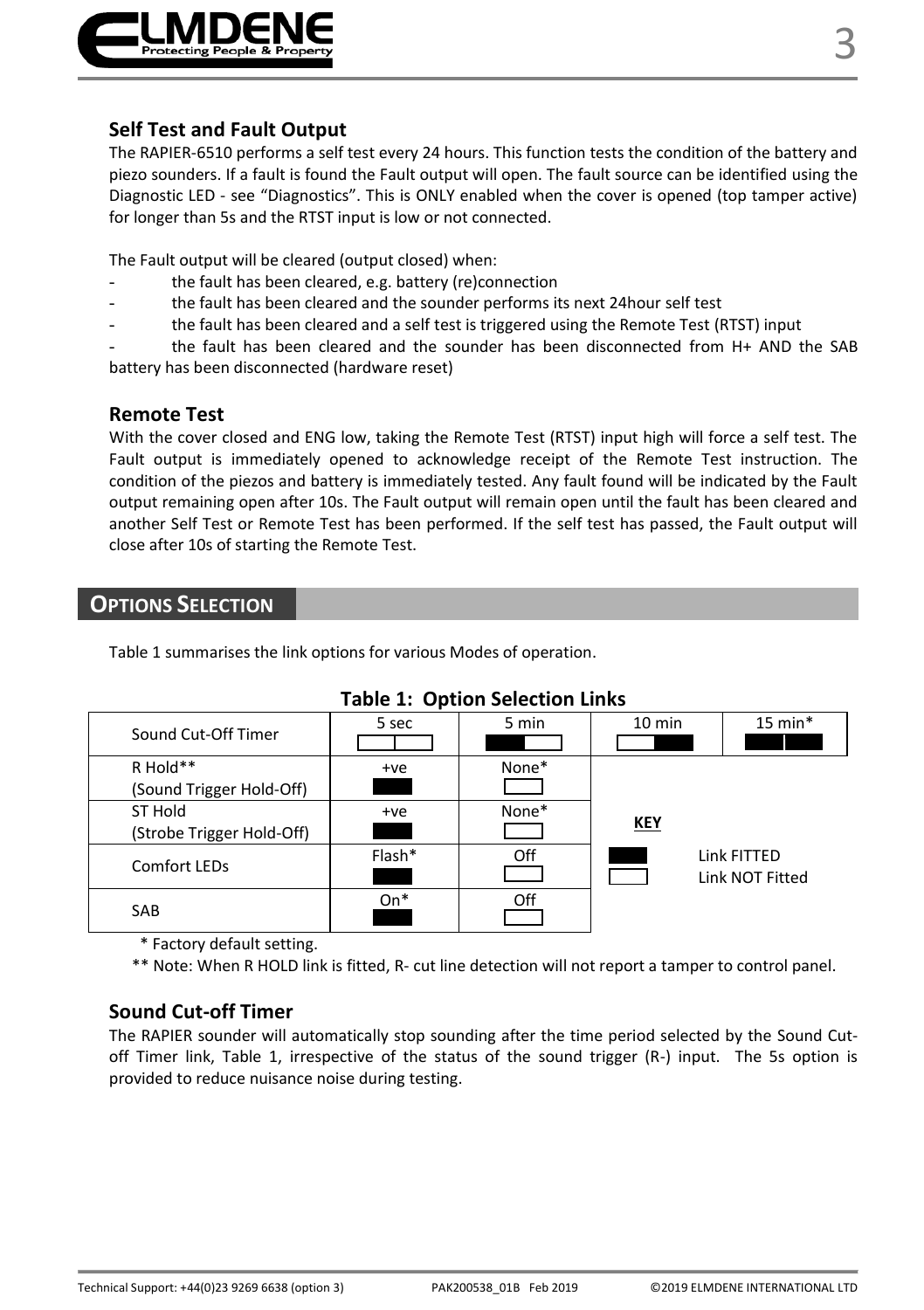

#### **Hold Off Facility for Sound (R-) and Strobe (ST-) Trigger Inputs**

A Hold Off facility is provided by links R Hold and ST Hold to enable triggering of the sounder and strobe from a control panel configured for positive hold-off signalling, Table 1.

Links R Hold and ST Hold connect internal pull-down resistors to the R- and ST- trigger inputs. When these links are FITTED, a +12V voltage must be applied to R- and ST- to prevent (HOLD OFF) the sounder from sounding and the strobe flashing. Trigger by removing +12V.

When the R Hold and ST Hold links are NOT FITTED, the control panel must supply a transition from +12V to 0V on R- or ST- to trigger sound or strobe.

#### **Comfort LEDs**

Twin comfort LEDs may be disabled by removing the Comfort LED link, Table 1. When enabled, the LEDs flash at a rate of approximately 1Hz.

#### **SAB Mode**

SAB selects the response of the sounder to various tamper conditions according to the following table:

| <b>Tamper Condition</b>                             | <b>SAB Mode</b> |                | <b>Tamper</b> | Fault  |
|-----------------------------------------------------|-----------------|----------------|---------------|--------|
|                                                     | ON              | OFF            | Output        | Output |
| Cover removed                                       |                 |                |               |        |
| Removed from mounting                               |                 | Sounder Silent |               |        |
| Connection to R- is cut<br>(R HOLD link NOT fitted) |                 |                | Open          | Closed |
| H+ or H- power connections cut                      | Sounder Active  |                |               |        |
| Connection to R- is cut<br>(R HOLD link fitted)     |                 | Sounder Active | Closed        |        |

#### **Table 2: SAB Mode Tamper Condition**

With SAB Mode OFF, the Tamper Output will still open and signal an active tamper condition back to the control panel under the conditions given in Table 2. If required the sounder can be activated using a normal sound trigger command from the control panel.

#### **CONNECTIONS**

| $BT+$       | POSITIVE (RED) Connection to Battery          |
|-------------|-----------------------------------------------|
| BT-         | NEGATIVE (BLACK) Connection to Battery        |
| $R -$       | Sounder trigger input                         |
| $ST-$       | Strobe trigger input                          |
| <b>RTST</b> | Remote Test Trigger Input                     |
| <b>ENG</b>  | Engineer Mode Enable. Apply 9-15v to activate |
| H+          | +ve power connection (9-15vdc)                |
| н-          | Ov power connection                           |
| TS. TR      | Tamper Output: volt free contacts             |
| Fault       | Fault output: volt free contacts              |
|             |                                               |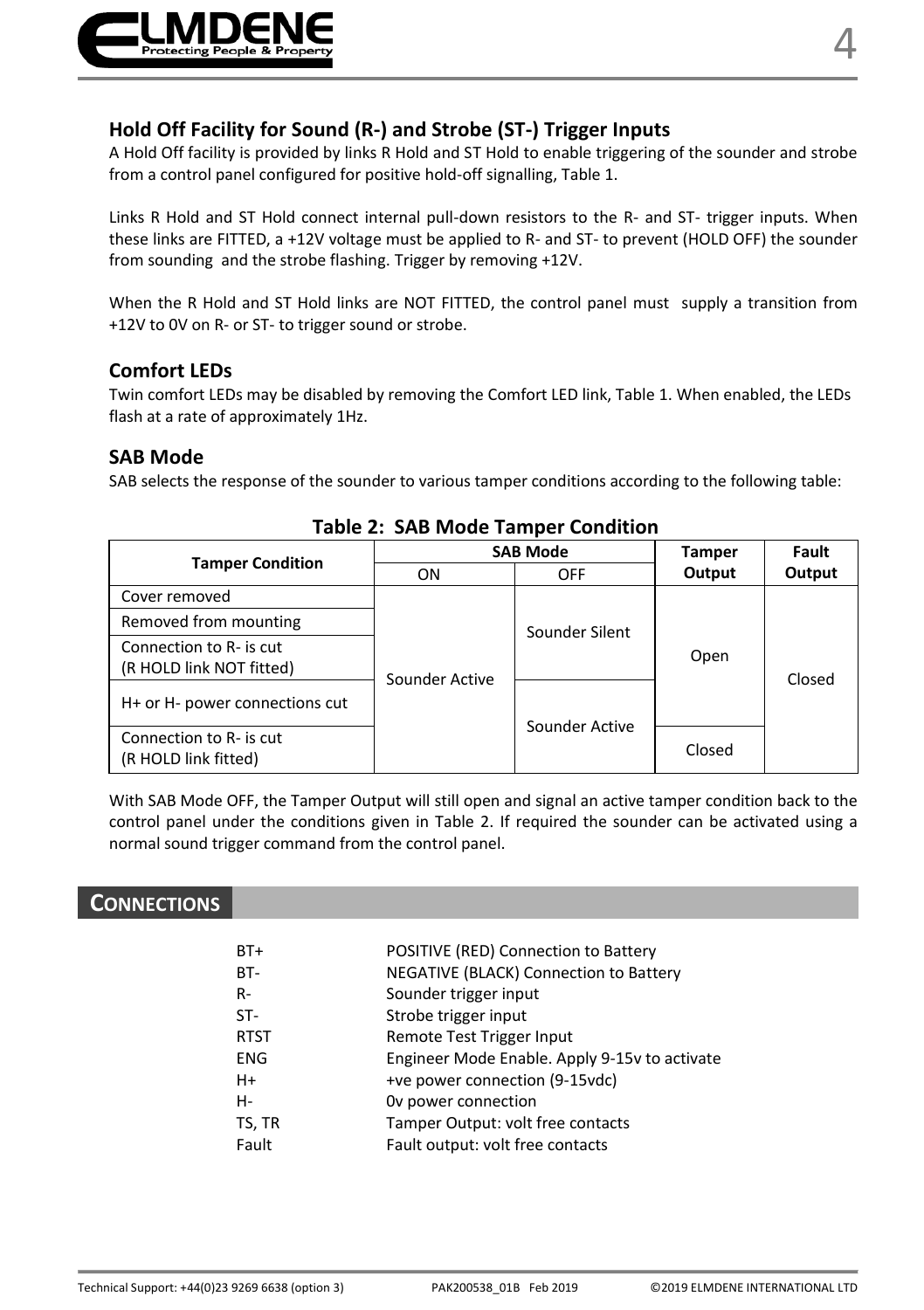



**Fig 1: Single RAPIER-6510 Tamper Connection**



## **Fig 2: Multiple Cascade RAPIER-6510 Tamper Connection**

5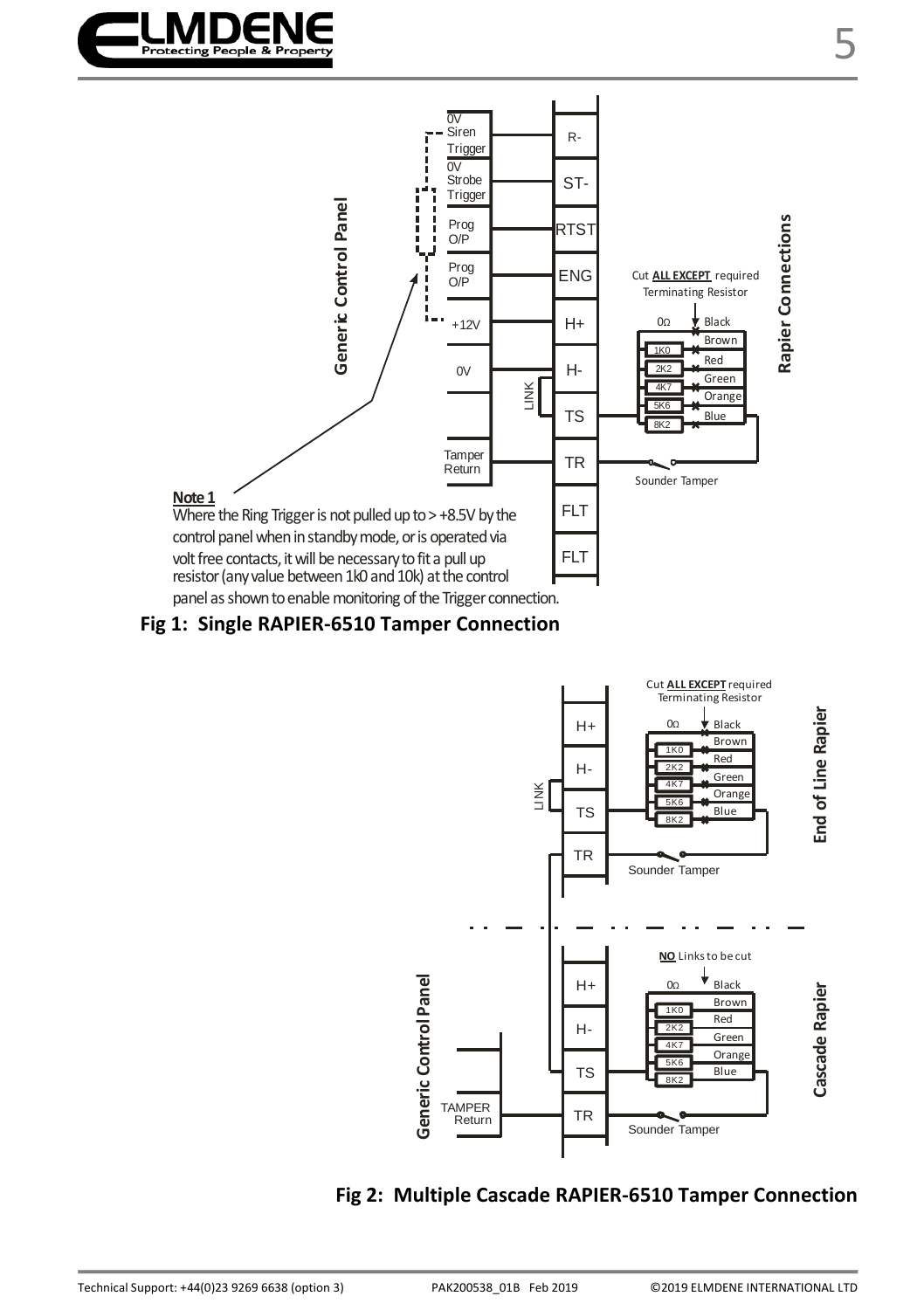

# **INSTALLATION AND SET-UP**

- 1) Select a suitable mounting position for the RAPIER-6510 sounder.
- 2) Drill holes as required for fixing the backplate to the wall and for cable entry via the rear of the unit. Use the spirit levels to achieve correct alignment.

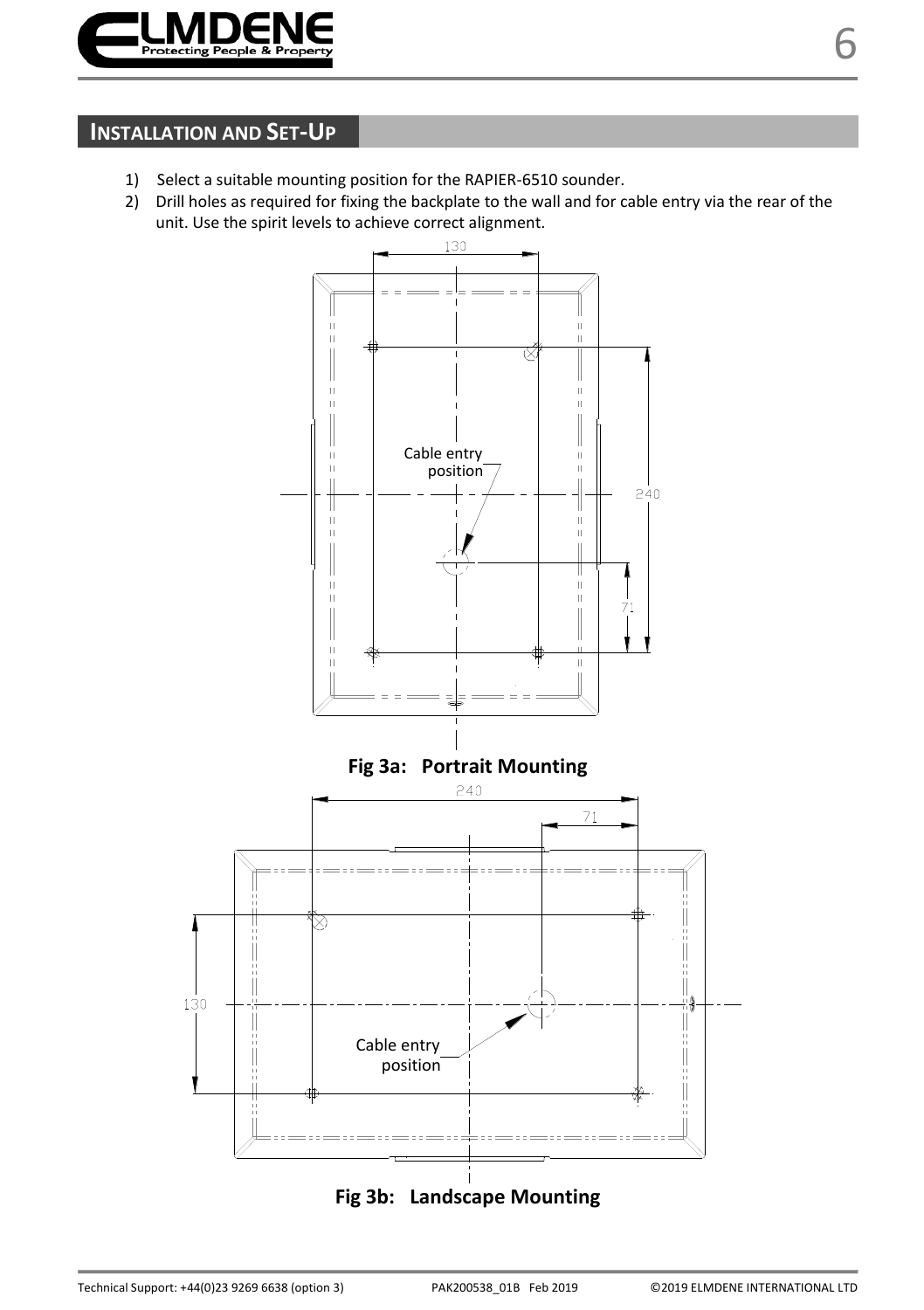





 **Fig 4b: Fitment of Tamper Pin Extender**

- 3) Fit tamper extender (if required), Figure 4, and trim to desired length (see commissioning).
- 4) Route cable from control panel through cable entry cowl.
- 5) Loosely fit backplate to wall.
- 6) Fit ferrite onto cable as shown in figure 5, ensuring that it does not interfere with the operation of the micro switch.



**Fig 5: Fitting of Ferrite**

- 7) Strip cable as required and loop sheathed part around cable restraint.
- 8) Connect cable cores to terminations. Figure 1, shows connections for generic control panels.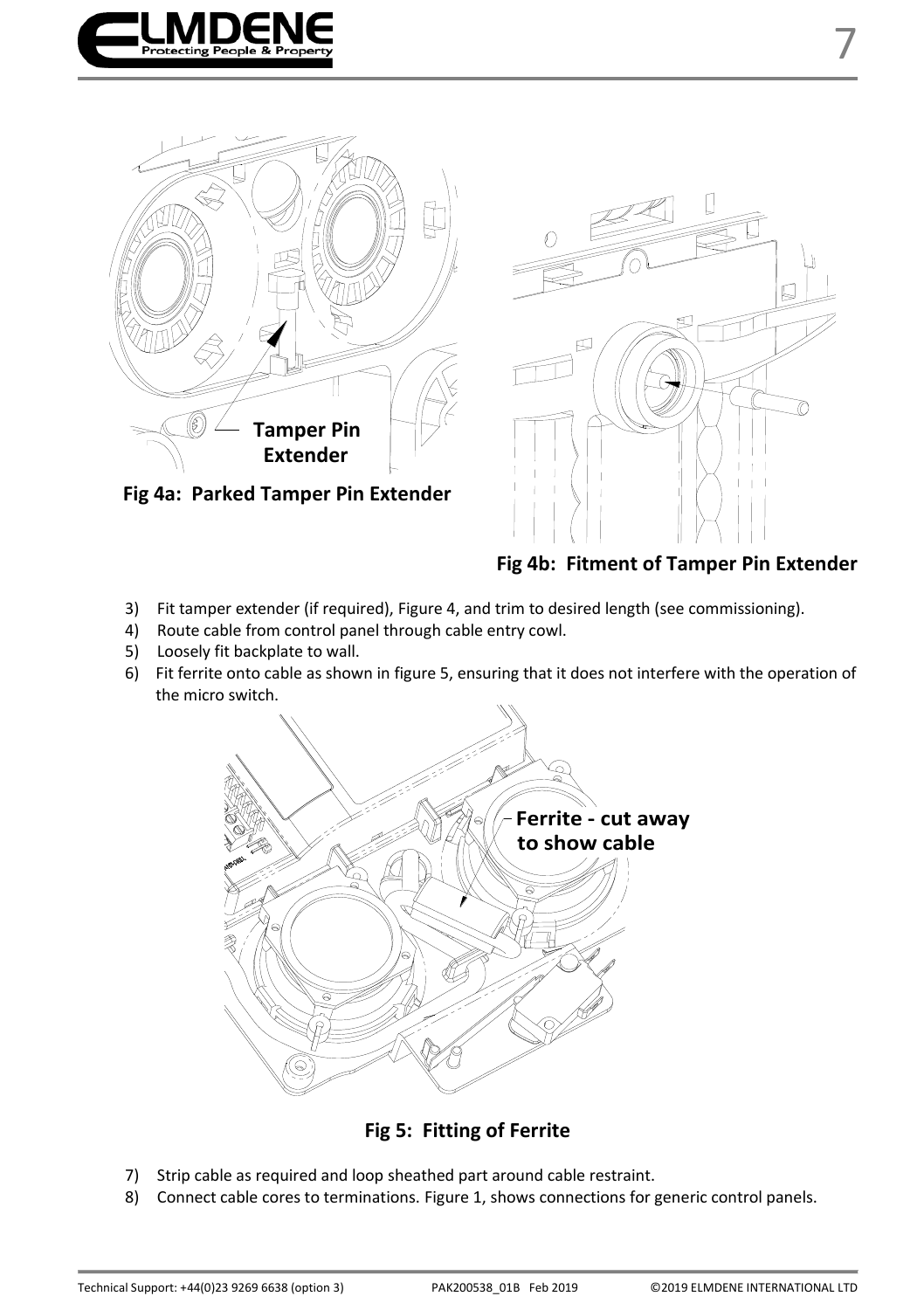

### **COMMISSIONING**

- 1) Fit timer links for required sound cut-off time.
- 2) Set the strobe and ring trigger Hold Off links as required.
- 3) Fit SAB mode and Comfort LED mode links as required.
- 4) Select the tamper end-of-line resistor as required.
- 5) Connect ENG input to H+ or to a switched output of control panel set high.
- 6) Apply power to the sounder via H+ and H- from control panel.
- 7) Connect the black battery lead to BT- (slide sleeve to expose conductor).
- 8) Check tamper signal is present at control panel (circuit open).
- 9) Move sounder backplate towards mounting surface to check rear tamper operation: single click from piezo = tamper close, double click = tamper open. If tamper pin extender has been fitted, trim extender length using a pair of pliers or side cutters as required.
- 10) Fix backplate securely to wall.
- 11) Fit cover and tighten cover screw to check cover tamper: single click from piezo = tamper close, double click = tamper open.
- 12) Once the cover is fitted and the cover fixing screw tightened, the unit will perform a self test. This takes approximately 5 seconds. If the battery is faulty the unit will indicate this with a continuous series of fast clicks. If the rear tamper is not fully closed, the unit will emit a continuous series of slow clicks.
- 13) Remove cover.
- 14) If ENG is connected to H+, then remove this link note: sounder will activate if SAB Mode is selected.
- 15) Re-fit outer cover and fasten cover fixing screw.
- 16) At control panel, set ENG low if connected to a switched output of control panel.
- 17) At control panel, check that tamper signal is now cancelled (circuit closed).
- 18) Test strobe operation by triggering ST- input.
- 19) Test sounder by triggering R- input.

### **MAINTENANCE**

The RAPIER-6510 sounder should be tested for correct operation on a periodic basis. A minimum of one check every 12 months is recommended. The following features should be verified on each maintenance visit:

- 1) Correct operation of sounder and strobe from control panel signals
- 2) Correct operation of cover and rear tampers.
- 3) Remove the H+ supply from the control panel and check that the internal battery voltage as measured between BT+ and BT- is greater than 6.0v dc. If the battery voltage is less than this value replace the battery and re-connect observing CORRECT polarity.
- 4) Check for signs of significant water or insect ingress. Clean as necessary.

8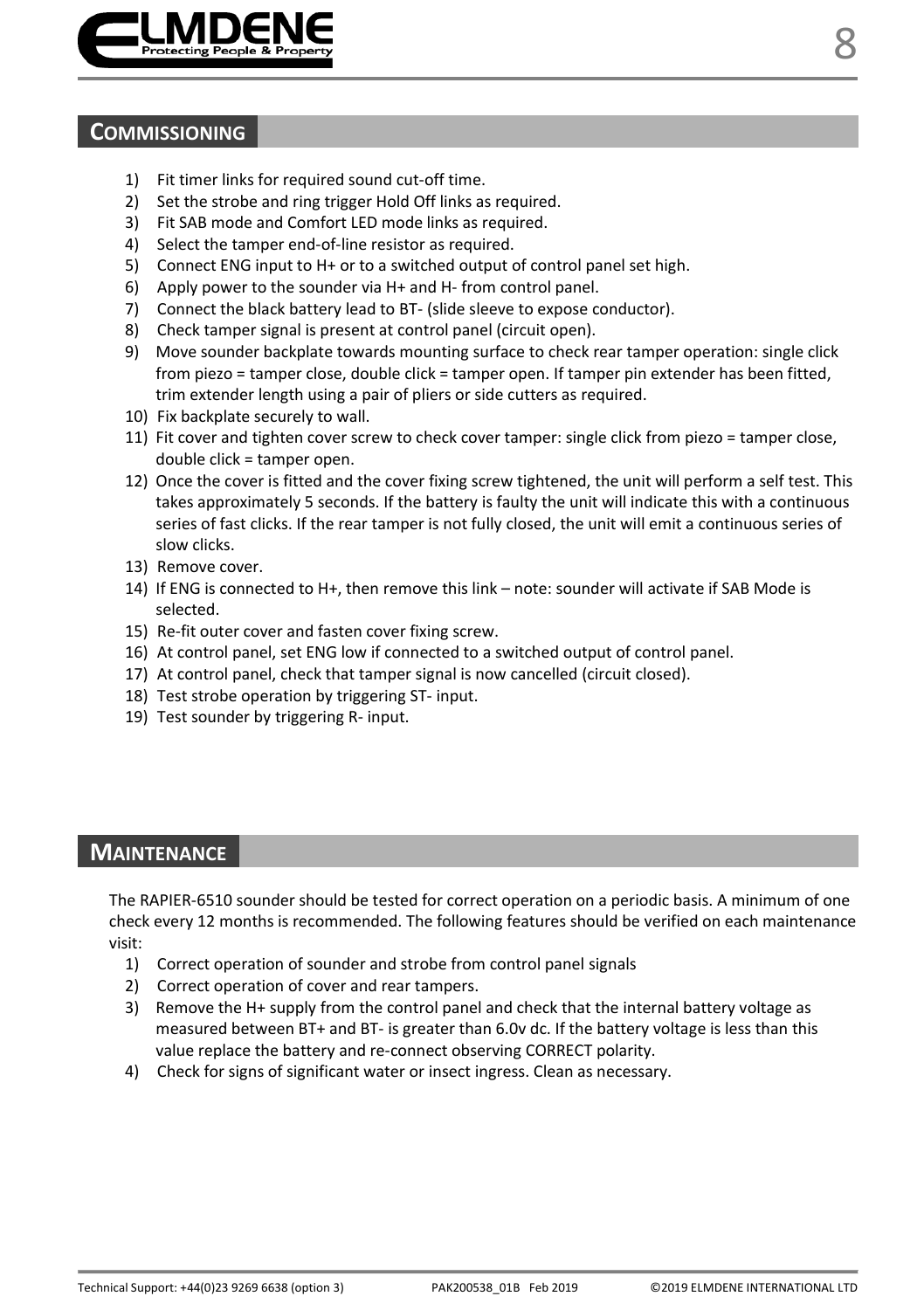

# **SAB BATTERY REMOVAL**

The SAB battery may be removed for disposal at end of product life or if it is detected faulty by the sounder self test. To remove the battery, disconnect red and black leads from BT+ and BT- and unclip battery from holder, Figure 6. To fit a new battery, clip into holder, route battery cables around clips as shown below and reconnect positive (RED) lead to BT+ and negative (BLACK) lead to BT-.

IMPORTANT: Ensure correct polarity of connections and that exposed battery leads DO NOT accidentally touch.



**Fig 6: SAB Battery Removal and Replacement**

# *Dispose of used batteries in accordance with all national and local regulations*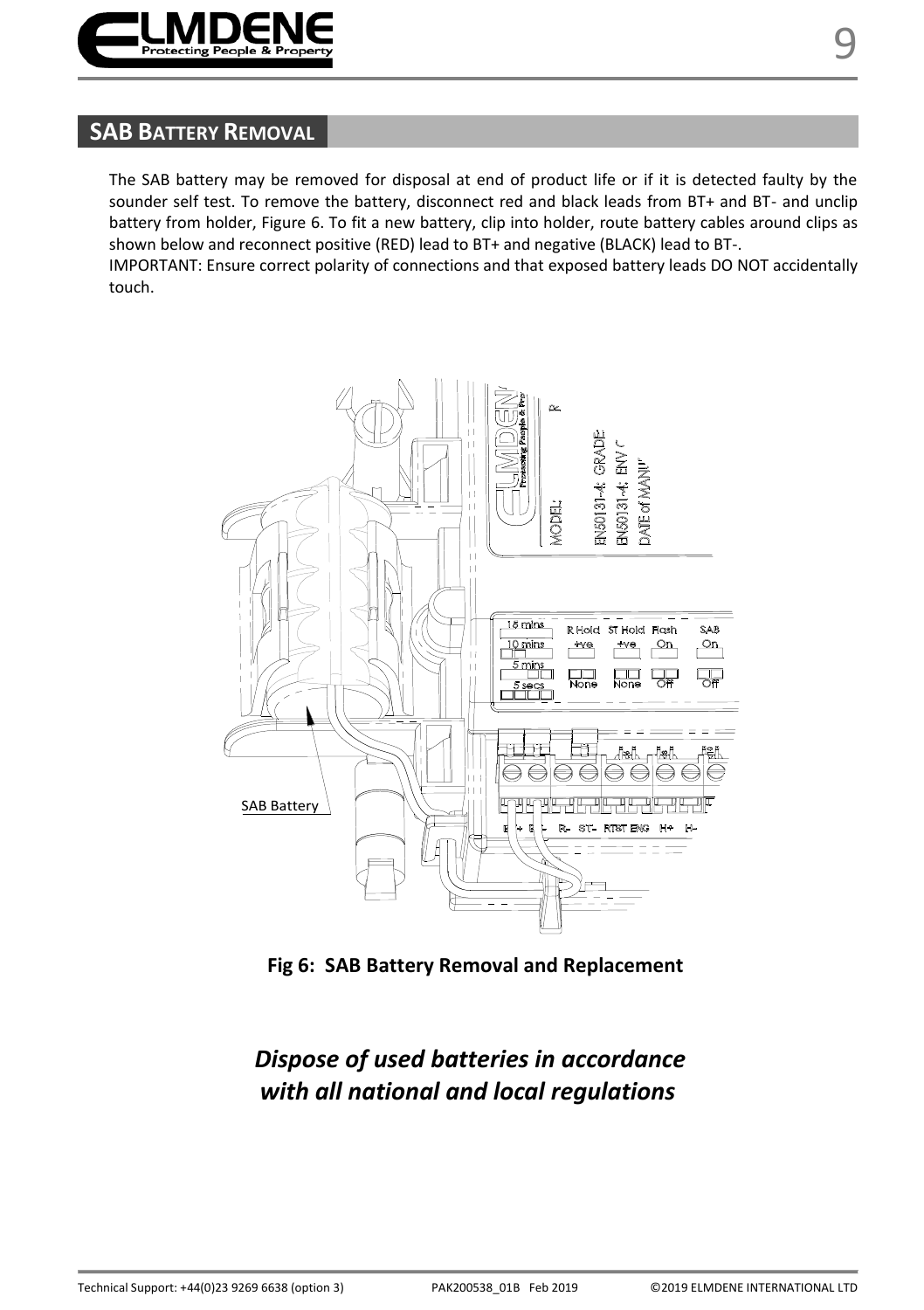

# **DIAGNOSTICS**

#### **NOTE: Commissioning Mode only activated when ENG is connected to 9-15vdc**

| Commissioning<br><b>Tones</b> | <b>Status Indicated</b>                                        | <b>Action</b>                                                                                                                         |
|-------------------------------|----------------------------------------------------------------|---------------------------------------------------------------------------------------------------------------------------------------|
| Single Click                  | Tamper closing – front or rear                                 | Use to ensure that the rear tamper has been<br>trimmed or extended to the correct length,<br>or that the cover has been fully closed. |
| Double Click                  | Tamper opening – front or rear                                 | Use to verify correct operation of tamper<br>circuit                                                                                  |
| Continuous slow<br>clicks     | Rear tamper not closed when<br>cover tamper is closed          | Remove unit from wall and adjust rear<br>tamper until it closes when the unit is<br>correctly fitted.                                 |
| Continuous fast<br>clicks     | Battery not connected or faulty<br>when cover tamper is closed | Open cover and check that battery is<br>correctly connected.                                                                          |

#### **NOTE: Diagnostic LED only activated when Cover is open**

| Diagnostic LED | <b>Status Indicated</b> | <b>Action</b>                                                 |
|----------------|-------------------------|---------------------------------------------------------------|
| Single Flash   | Battery voltage low     | Change battery (unless newly fitted and is<br>still charging) |
| 2 Flashes      | Battery test failed     | Change battery                                                |
| 3 Flashes      | Piezo self test failed  | Change sounder                                                |
| 4 Flashes      | Battery charger failure | Change sounder                                                |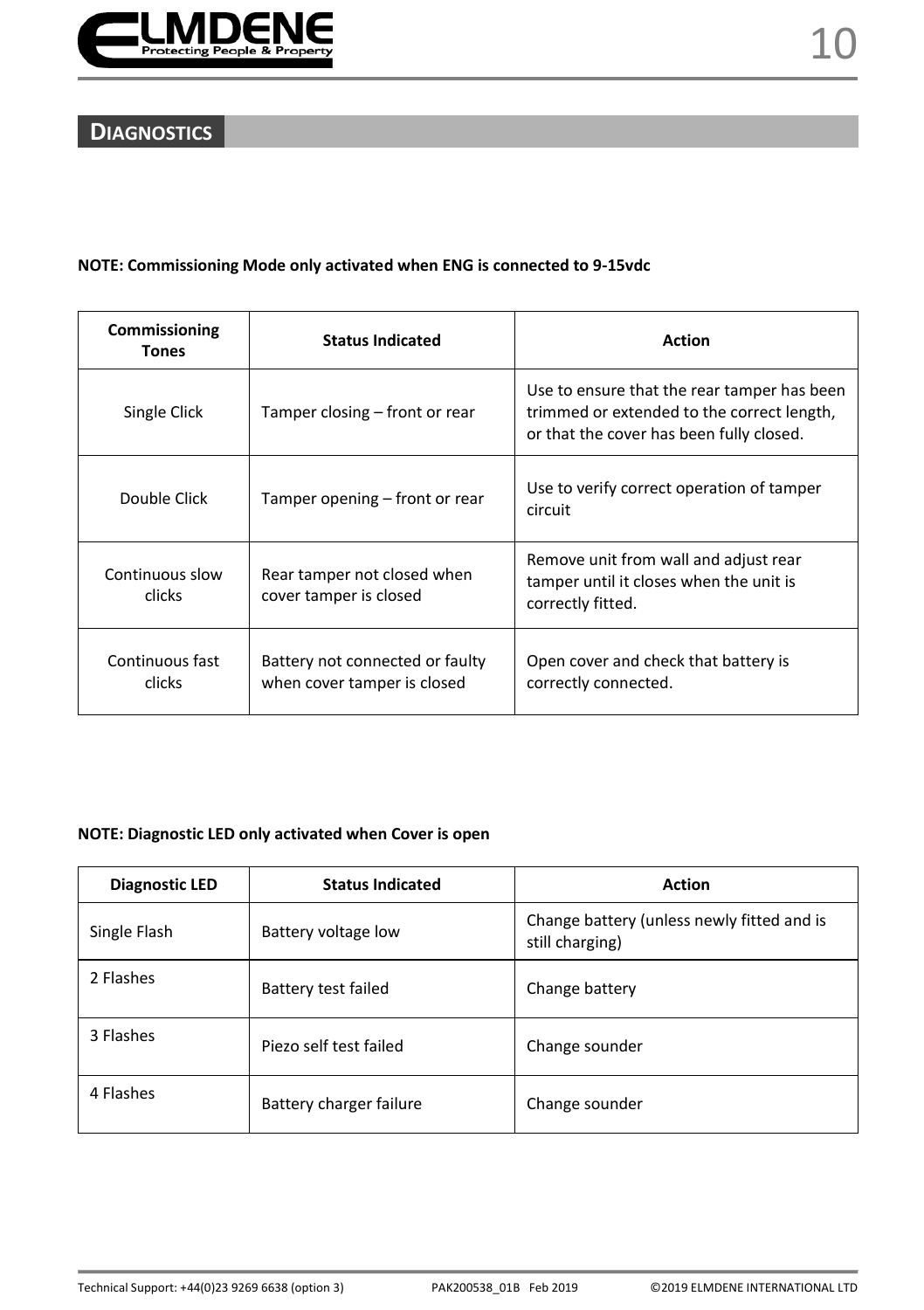

| Symptom                                                 | Fault                                                                                                          | <b>Action</b>                                                                       |  |
|---------------------------------------------------------|----------------------------------------------------------------------------------------------------------------|-------------------------------------------------------------------------------------|--|
|                                                         | Cover not closed correctly.                                                                                    | Check cover closed and screw secure.                                                |  |
| Sounder activated in non-<br>alarm condition and tamper | Rear tamper pin not correct length                                                                             | Correct rear tamper pin length.                                                     |  |
| shows at panel                                          | R- not pulled up to +12V in standby<br>mode                                                                    | Fit pull up resistor to R- at control panel.<br>See Fig 1, Note 1                   |  |
| Sounder stops after 5s                                  | Incorrect timer link setting                                                                                   | Set correct timer jumper links.                                                     |  |
|                                                         | Tamper output open due to ENG input<br>still connected to H+                                                   | Disconnect ENG from H+ in sounder or set<br>control panel programmable output low.  |  |
| Cannot SET control panel<br>(due to sounder tamper)     | Tamper Source (TS) not connected to H-<br>for single sounder or to Tamper Return<br>(TR) for cascaded sounders | Refer to connection diagrams for single<br>and cascaded sounders (Figures 1 and 2). |  |
|                                                         | Total resistance of tamper circuit too<br>high for multiple sounder installations                              | Reduce number of cascaded sounders on<br>one tamper loop.                           |  |
|                                                         | Cover or Rear tamper switch not closed.                                                                        | Check cover and rear tamper switches fully<br>closed.                               |  |
|                                                         | Ring trigger signal (R-) disconnected<br>(floating)                                                            | Ensure R- pulled up to above 8.5V.                                                  |  |
|                                                         | Battery not connected                                                                                          | Check battery connections to terminal<br>block.                                     |  |
| Fault output open                                       | Battery faulty or voltage low                                                                                  | Replace battery.                                                                    |  |
|                                                         | Piezo fault                                                                                                    | Return unit to manufacturer.                                                        |  |
|                                                         | Battery charger faulty                                                                                         |                                                                                     |  |
| Clicking noise from sounder<br>during commissioning     | See Commissioning Mode table.                                                                                  |                                                                                     |  |

# **DISPOSAL OF PRODUCT AT END OF LIFE**

This product falls within the scope of EU Directives 2012/19/EU Waste Electrical and Electronic Equipment (WEEE) and 2014/35/EU (Battery). At the end of life, the product must be separated from the domestic waste stream and disposed via an appropriate approved WEEE disposal route in accordance with all national and local regulations.

Before disposal of the product, the SAB battery must be removed, see Figure 6, and disposed separately via an appropriate approved battery disposal route in accordance with all national and local regulations. Package used batteries safely for onward transport to your supplier, collection point or disposal facility.

# *Caution: Risk of fire or explosion if bare battery wires are allowed to touch.*

See Specification for battery type information. The battery is marked with the crossed out wheelie bin symbol, which may include lettering to indicate cadmium (Cd), lead (Pb), or mercury (Hg). *For more information see[: www.recyclethis.info](http://www.recyclethis.info/)*